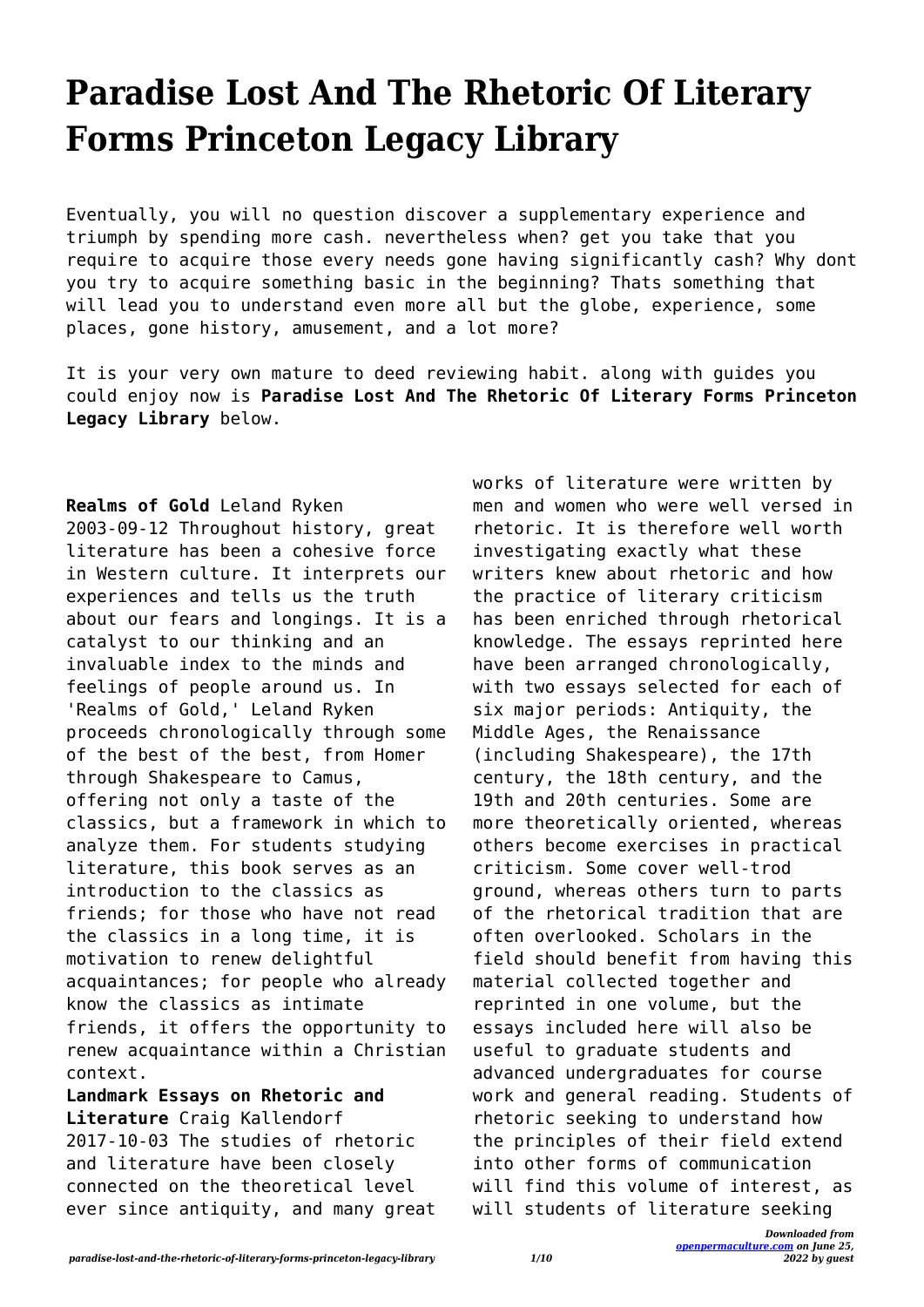to refine their understanding of the various modes of literary criticism. **Milton: Paradise Lost** Alastair Fowler 2014-07-22 Milton's Paradise Lost is one of the great works of literature, of any time and in any language. Marked by Milton's characteristic erudition it is a work epic both in scale and, notoriously, in ambition. For nearly 350 years it has held generation upon generation of scholars, students and readers in rapt attention and its profound influence can be seen in almost every corner of Western culture. First published in 1968, with John Carey's Complete Shorter Poems, Alastair Fowler's Paradise Lost is widely acknowledged to be the most authoritative edition of this compelling work. An unprecedented amount of detailed annotation accompanies the full text of the first (1667) edition, providing a wealth of contextual information to enrich and enhance the reader's experience. Notes on composition and context are combined with a clear explication of the multitude allusions Milton called to the poem's aid. The notes also summarise and illuminate the vast body of critical attention the poem has attracted, synthesizing the ancient and the modern to provide a comprehensive account both of the poem's development and its reception. Meanwhile, Alastair Fowler's invigorating introduction surveys the whole poem and looks in detail at such matters as Milton's theology, metrical structure and, most valuably, his complex and imaginary astronomy. The result is an enduring landmark in the field of Milton scholarship and an invaluable guide for readers of all levels. *John Milton's Paradise Lost* Margaret Kean 2005 Designed for students new to Milton's work, this sourcebook outlines the seventeenth-century

contexts, examines a range of responses to the poem, reprints frequently studied passages of the poem and suggests further reading. The Oxford History of Classical Reception in English Literature Patrick Cheney 2015-10-29 The Oxford History of Classical Reception (OHCREL) is designed to offer a comprehensive investigation of the numerous and diverse ways in which literary texts of the classical world have stimulated responses and refashioning by English writers. Covering the full range of English literature from the early Middle Ages to the present day, OHCREL both synthesizes existing scholarship and presents cutting-edge new research, employing an international team of expert contributors for each of the five volumes. OHCREL endeavours to interrogate, rather than inertly reiterate, conventional assumptions about literary 'periods', the processes of canon-formation, and the relations between literary and nonliterary discourse. It conceives of 'reception' as a complex process of dialogic exchange and, rather than offering large cultural generalizations, it engages in close critical analysis of literary texts. It explores in detail the ways in which English writers' engagement with classical literature casts as much light on the classical originals as it does on the English writers' own cultural context. This second volume, and third to appear in the series, covers the years 1558-1660, and explores the reception of the ancient genres and authors in English Renaissance literature, engaging with the major, and many of the minor, writers of the period, including Shakespeare, Marlowe, Spenser, and Jonson. Separate chapters examine the Renaissance institutions and contexts which shape the reception of antiquity, and an annotated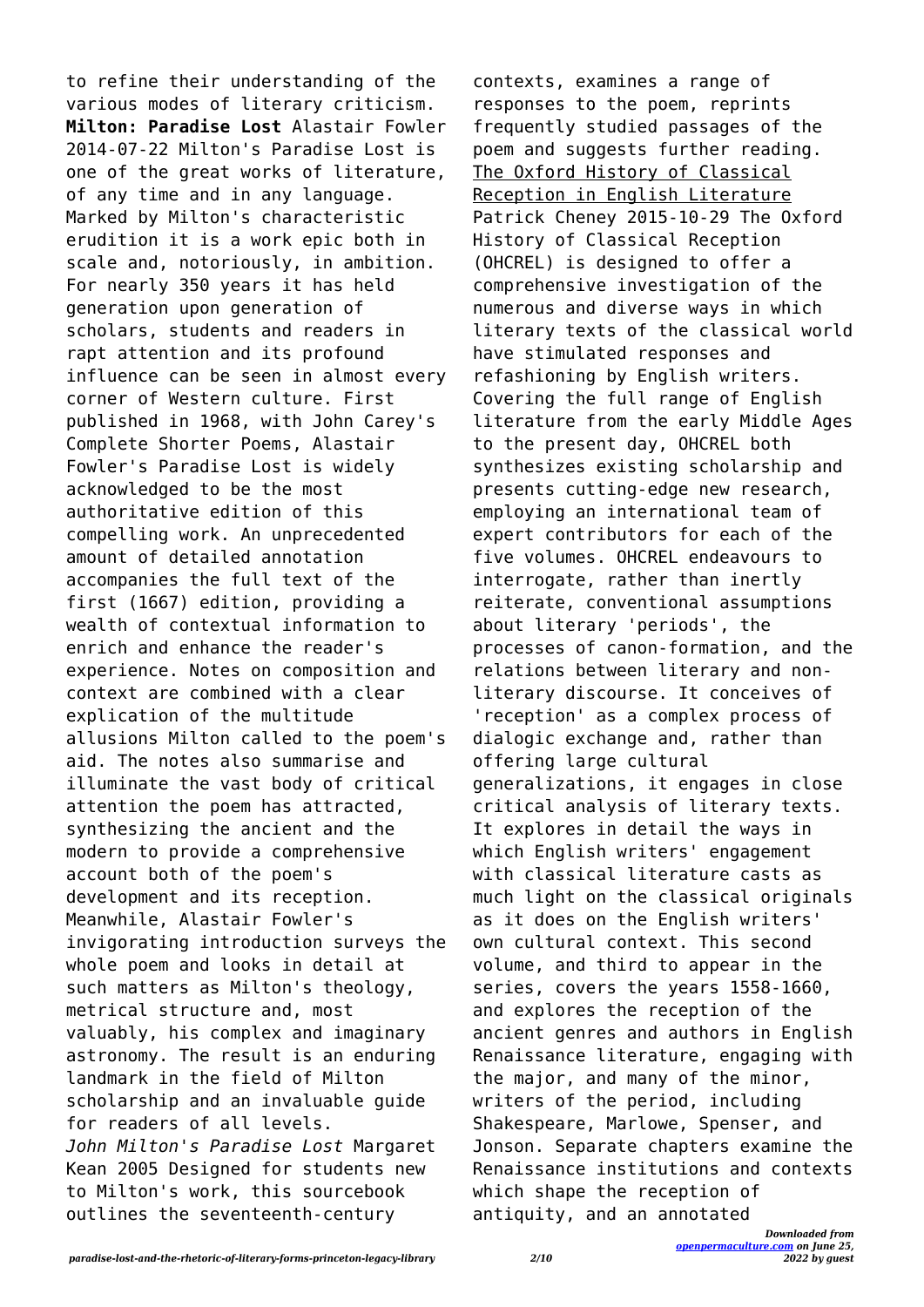bibliography provides substantial material for further reading. **Milton's Paradise Lost** John Milton 1896

**The Routledge Companion to Literature and Religion** Mark Knight 2016-04-28 This unique and comprehensive volume looks at the study of literature and religion from a contemporary critical perspective. Including discussion of global literature and world religions, this Companion looks at: Key moments in the story of religion and literary studies from Matthew Arnold through to the impact of 9/11 A variety of theoretical approaches to the study of religion and literature Different ways that religion and literature are connected from overtly religious writing, to subtle religious readings Analysis of key sacred texts and the way they have been studied, re-written, and questioned by literature Political implications of work on religion and literature Thoroughly introduced and contextualised, this volume is an engaging introduction to this huge and complex field.

**The Cambridge Introduction to Milton** Stephen B. Dobranski 2012-01-26 This book makes Milton's works accessible and enjoyable by providing engaging and lucid explanations of his life, times and writings.

**Archaic Style in English Literature, 1590–1674** Lucy Munro 2013-11-28 Munro explores the conscious use of archaic language by poets and dramatists including Shakespeare, Spenser, Jonson and Milton.

**Milton's Uncertain Eden** Andrew Mattison 2013-09-13 This study describes a variety of ways of thinking about place in the Renaissance and in Paradise Lost. Despite coming from different perspectives, they have in common the idea that the difficulty of the relationship of reciprocity that poetic subjects often expect from

their environment destabilizes those subjects' understanding, not only of environment, but of themselves. The study explores destabilization as it affects aspects of the poem from Adam's sense of the landscape of Eden and the meaning of the Fall itself, to the relationship the ambiguous landscapes of Paradise Lost create between Adam and Eve, the poet and the reader; all of whom are struggling to make sense of the same problematically described places. To a surprisingly large extent, the description of prelapsarian Eden and the events that go on within it have in common a failed attempt to understand the nature of the surroundings. In observing the centrality and difficultly of this poetic discourse of place, the problem of place is found at the very heart of the Fall. **Literature and the Philosophy of Intention** Patrick Swinden 1999-04-12 This book attempts to reinstate the importance of authorial intention by examining arguments against it from a variety of sources - American New Criticism, European Structuralism and various kinds of postmodernist theory. It enlists the aid of Kantian aesthetics and contemporary

philosophy of language and action, as well as studying the play on intention in the manipulation of character and action in the work of Shakespeare and other English writers from 1600 to the present day. Ranciere and Literature Hellyer Grace Hellyer 2016-06-01 These 13 original essays engage with Ranciere's accounts of literature from across his work, putting his conceptual apparatus to work in acts of literary criticism. From his archival investigations of the literary efforts of 19th-century workers to his engagements with specific novelists and poets, and from his concept of 'literarity' to his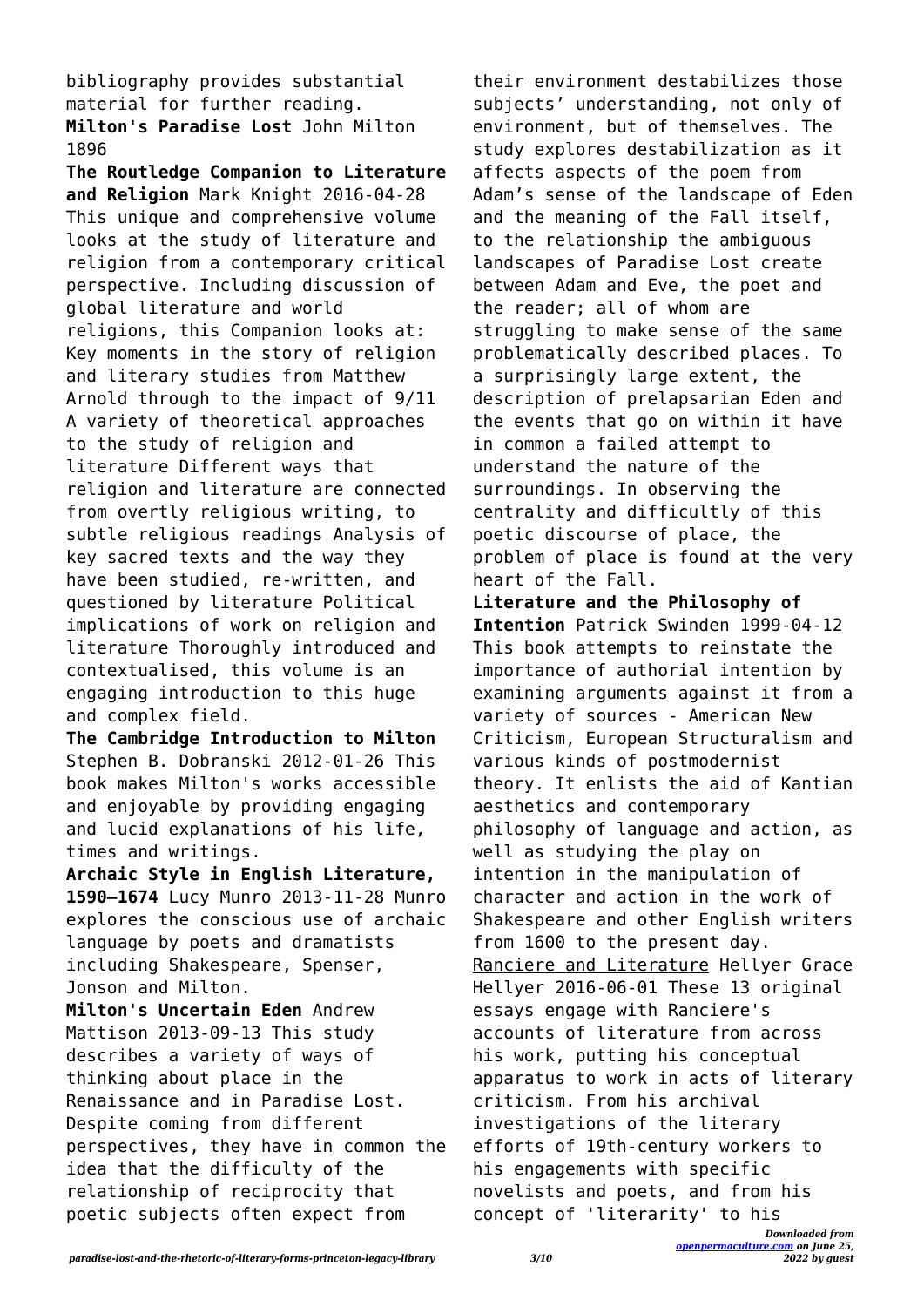central positioning of the novel in his account of the three 'regimes' of literary practice, this collection unearths, consolidates, evaluates and critiques Ranciere's work on literature.

Reading the Classics and Paradise Lost William Malin Porter 1993-01-01 Milton?s early commentators?Henry Todd, Thomas Newton, Joseph Addison, and others?not only knew their classics well, they took them seriously as models of literary excellence and repositories of values. In the twentieth century, however, the classics have become mere ?background.? As a consequence, William M. Porter argues, not only is the foundational dimension of Milton?s poetry now hardly visible, even to scholars, but the potential of Milton?s poetry to revitalize the reading of the classics has been diminished. In this insightful study, Porter attempts once again to read both the classics and Milton?s epic poem sensitively and intelligently. He exposes the recklessly speculative and tendentious character of much earlier work on Milton?s allusions, in which allusions were promiscuously posited and in which Paradise Lost was too often regarded naively as triumphing over the classics. Porter demonstrates that Milton?s allusions, in which allusions to the classics, while fewer than has been supposed, are rich with wit, irony, and thought that can be grasped only by a reader with a double perspective. **Visual Rhetoric and Early Modern English Literature** Katherine Acheson 2016-12-05 Early modern printed books are copiously illustrated with charts, diagrams, and other kinds of images that represent systems of thought and ways of doing things. Visual Rhetoric and Early Modern English Literature shows how these

to concepts of space, truth, art, and nature, and reveals their importance to poetry by Andrew Marvell and John Milton, and Aphra Behn's Oroonoko. The genres of illustration considered in this book include military strategy and tactics, garden design, instrumentation, Bibles, scientific schema, drawing instruction, natural history, comparative anatomy, and Aesop's Fables. The argument produces unique insights into the ways in which visual rhetoric affected verbal expression, and the book develops novel methods of using printed images as evidence in the interpretation of the rich, strange, and beautiful literature of early modern England. **The Oxford History of Classical Reception in English Literature** David Hopkins 2012 The Oxford History of Classical Reception (OHCREL) is designed to offer a comprehensive investigation of the numerous and diverse ways in which literary texts of the classical world have stimulated responses and refashioning by English writers. Covering the full range of English literature from the early Middle Ages to the present day, OHCREL both synthesizes existing scholarship and presents cutting-edge new research, employing an international team of expert contributors for each of the five volumes. OHCREL endeavours to interrogate, rather than inertly reiterate, conventional assumptions about literary 'periods', the processes of canon-formation, and the relations between literary and nonliterary discourse. It conceives of 'reception' as a complex process of dialogic exchange and, rather than offering large cultural generalizations, it engages in close critical analysis of literary texts. It explores in detail the ways in which English writers' engagement with classical literature casts as much light on the classical originals

Eisenstein called brainwork related

images fostered what Elizabeth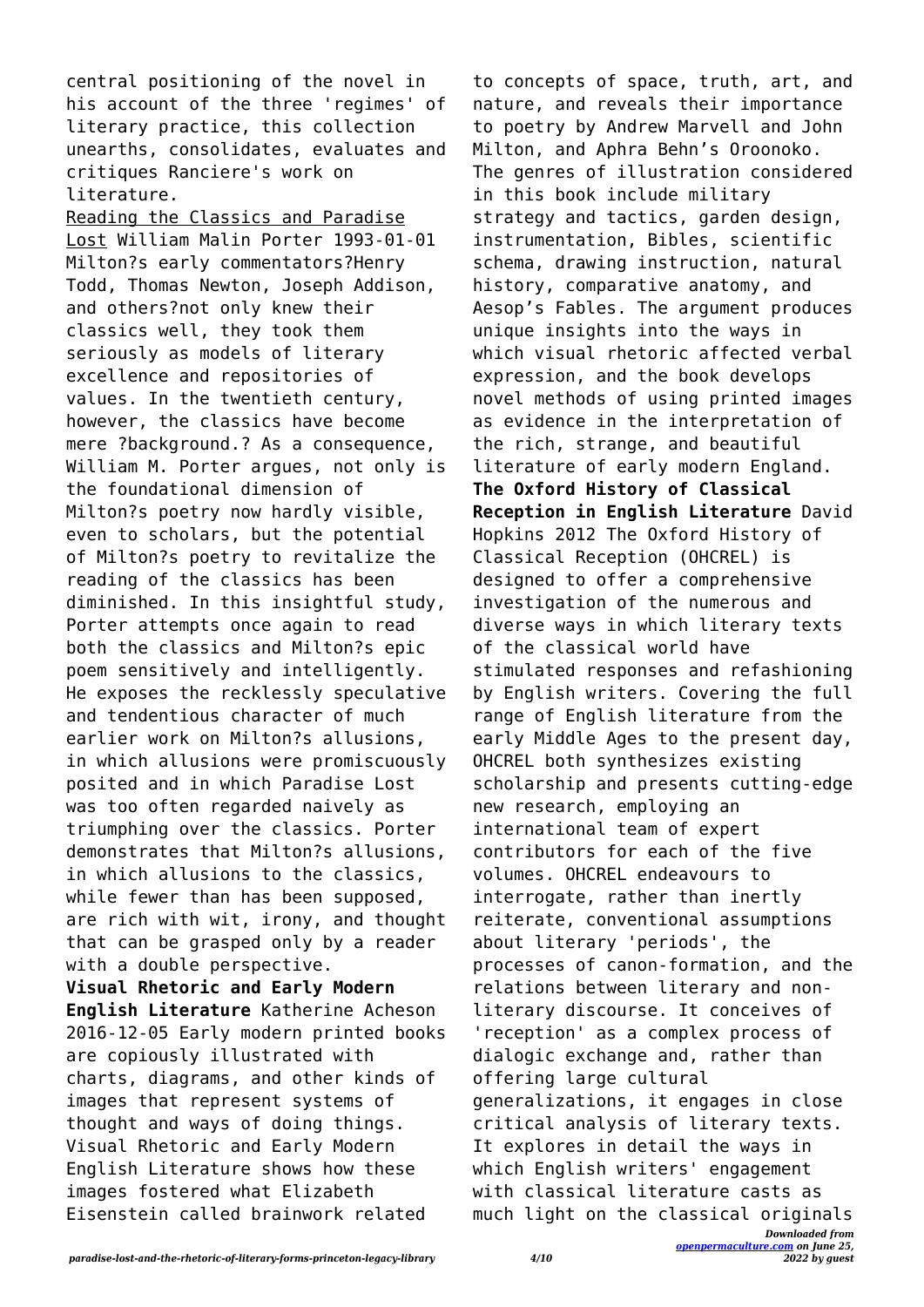as it does on the English writers' own cultural context. This second volume, and third to appear in the series, covers the years 1558-1660, and explores the reception of the ancient genres and authors in English Renaissance literature, engaging with the major, and many of the minor, writers of the period, including Shakespeare, Marlowe, Spenser, and Jonson. Separate chapters examine the Renaissance institutions and contexts which shape the reception of antiquity, and an annotated bibliography provides substantial material for further reading. **Rhetoric** Jennifer Richards 2007-11-13 Rhetoric has shaped our understanding of the nature of language and the purpose of literature for over two millennia. It is of crucial importance in understanding the development of literary history as well as elements of philosophy, politics and culture. The nature and practise of rhetoric was central to Classical, Renaissance and Enlightenment cultures and its relevance continues in our own postmodern world to inspire further debate. Examining both the practice and theory of this controversial concept, Jennifer Richards explores: historical and contemporary definitions of the term 'rhetoric' uses of rhetoric in literature, by authors such as William Shakespeare, Mary Shelley, William Wordsworth, Jane Austen, W.B. Yeats and James Joyce classical traditions of rhetoric, as seen in the work of Plato, Aristotle and Cicero the rebirth of rhetoric in the Renaissance and the Enlightenment the current status and future of rhetoric in literary and critical theory as envisaged by critics such as Kenneth Burke, Paul de Man and Jacques Derrida. This insightful volume offers an accessible account of this contentious yet unavoidable term,

making this book invaluable reading for students of literature, philosophy and cultural studies. **Why Vergil?** Stephanie Quinn 2000 Offers forty-three classic essays and poems on the Roman poet. **Theatrical Milton** Brendan Prawdzik 2017-04-18 Theatrical Milton brings coherence to the presence of theatre in John Milton through the concept of theatricality. In this book, 'theatricality' identifies a discursive field entailing the rhetorical strategies and effects of framing a given human action, including speech and writing, as an act of theatre. Political and theological cultures in seventeenthcentury England developed a treasury of representational resources in order to stage-to satirize and, above all, to de-legitimate-rhetors of politics, religion, and print. At the core of Milton's works is a contradictory relation to theatre that has neither been explained nor properly explored. This book changes the terms of scholarly discussion and discovers how the social structures of theatre afforded Milton resources for poetic and polemical representation and uncovers the precise contours of Milton's interest in theatre and drama. *Historical and Literary Dimensions of Rhetoric in Milton's 'Paradise Lost'.* William Pallister 2000 Milton: Paradise Lost David Loewenstein 2004 An introduction to the great English epic examines Milton's poem in its historical, theological, and literary context. The Imperfect Friend Wendy Olmsted 2008-01-01 Many writers in early modern England drew on the rhetorical tradition to explore affective experience. In The Imperfect Friend, Wendy Olmsted examines a broad range of Renaissance and Reformation sources, all of which aim to cultivate 'emotional intelligence'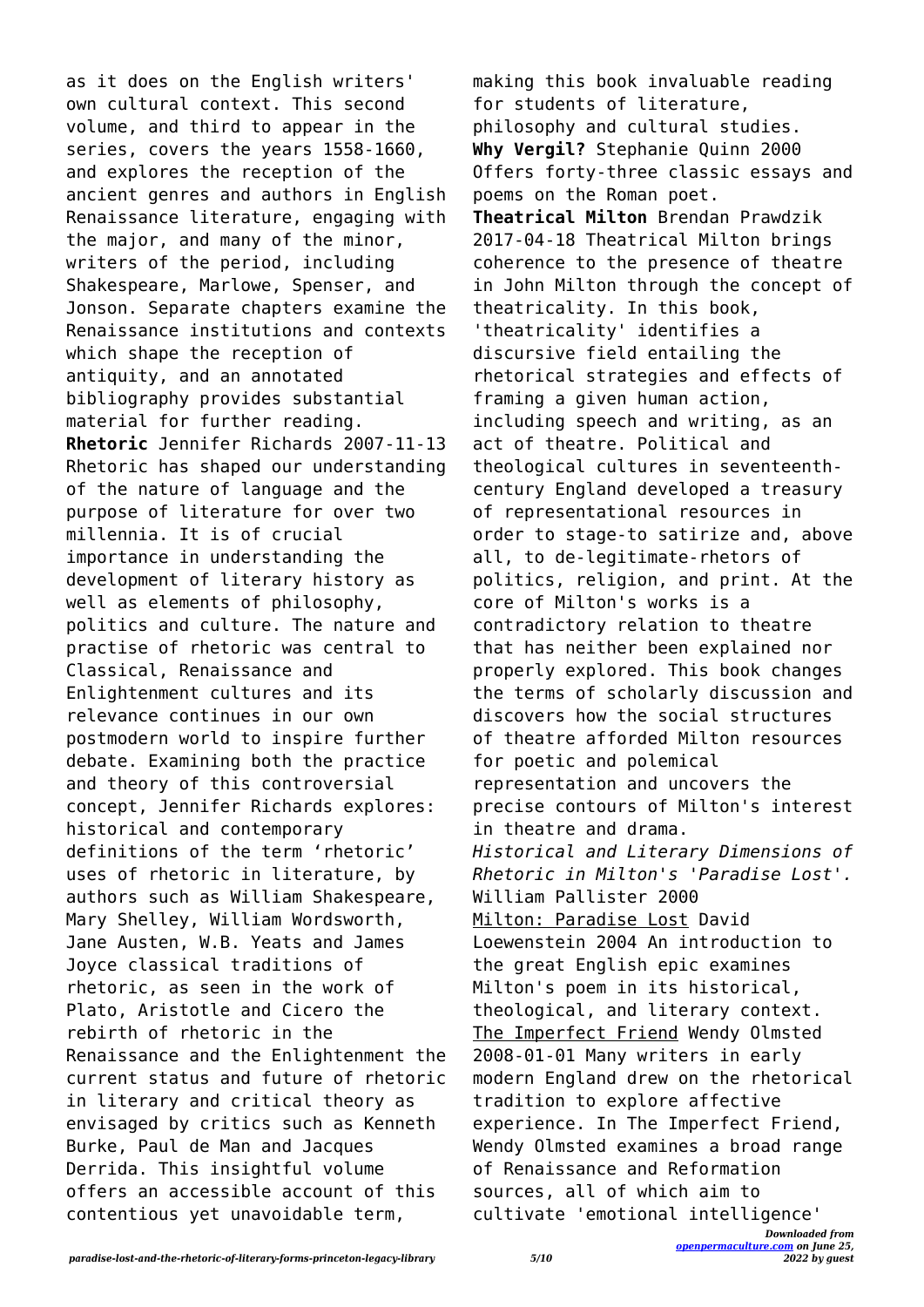through rhetorical means, with a view to understanding how emotion functions in these texts. In the works of Sir Philip Sidney (1554-1586), John Milton (1608-1674), and many others, characters are depicted conversing with one another about their emotions. While counselors appeal to objective reasons for feeling a certain way, their efforts to shape emotion often encounter resistance. This volume demonstrates how, in Renaissance and Reformation literature, failures of persuasion arise from conflicts among competing rhetorical frameworks among characters. Multiple frameworks, Olmsted argues, produce tensions and, consequently, an interiorized conflicted self. By situating emotional discourse within distinct historical and socio-cultural perspectives, The Imperfect Friend sheds new light on how the writings of Sidney, Milton, and others grappled with problems of personal identity. From their innovations, the study concludes, friendship emerges as a favourite site of counseling the afflicted and perturbed. Paradise Lost and the Rhetoric of Literary Forms Barbara Kiefer Lewalski 2014-07-14 This comprehensive study interprets Paradise Lost as a rhetoric of literary forms, by attending to the broad spectrum of literary genres, modes, and exemplary works Milton incorporates within that poem. Originally published in 1985. The Princeton Legacy Library uses the latest print-on-demand technology to again make available previously outof-print books from the distinguished backlist of Princeton University Press. These editions preserve the original texts of these important books while presenting them in durable paperback and hardcover editions. The goal of the Princeton Legacy Library is to vastly increase

access to the rich scholarly heritage found in the thousands of books published by Princeton University Press since its founding in 1905. **Histrorical and Literary Dimensions of Rhetoric in Milton's Paradise Lost** 2000

**Paradise Lost** John Milton 1750 *John Milton's Paradise Lost* Margaret Kean 2013-12-02 John Milton's epic poem Paradise Lost (1667) is a literary landmark. His reworking of Biblical tales of the loss of Eden constitutes not only a gripping literary work, but a significant musing on fundamental human concerns ranging from freedom and fate to conscience and consciousness. Designed for students new to Milton's complex, lengthy work, this sourcebook: \* outlines the often unfamiliar contexts of seventeenthcentury England which are so crucial to Paradise Lost \* completes the contextual study with a chronology and reprinted documents from the period \* examines and reprints a broad range of responses to the poem, from early reactions to recent criticism \* reprints the most frequently studied passages of the poem, along with extensive commentary and annotation of unfamiliar or significant terms used in Milton's work \* provides cross-references between the textual, contextual and critical sections of the sourcebook, to show how all the materials can be called upon in an individual reader's encounter with the text  $*$  suggests further reading for those facing the huge array of critical work on the poem. With an emphasis on enjoying as well as understanding what can be a somewhat daunting work, this sourcebook will be a welcome resource for anyone new to Paradise Lost. **The Romantic Legacy of Paradise Lost** Jonathon Shears 2009 The Romantic Legacy of Paradise Lost offers a new critical insight into the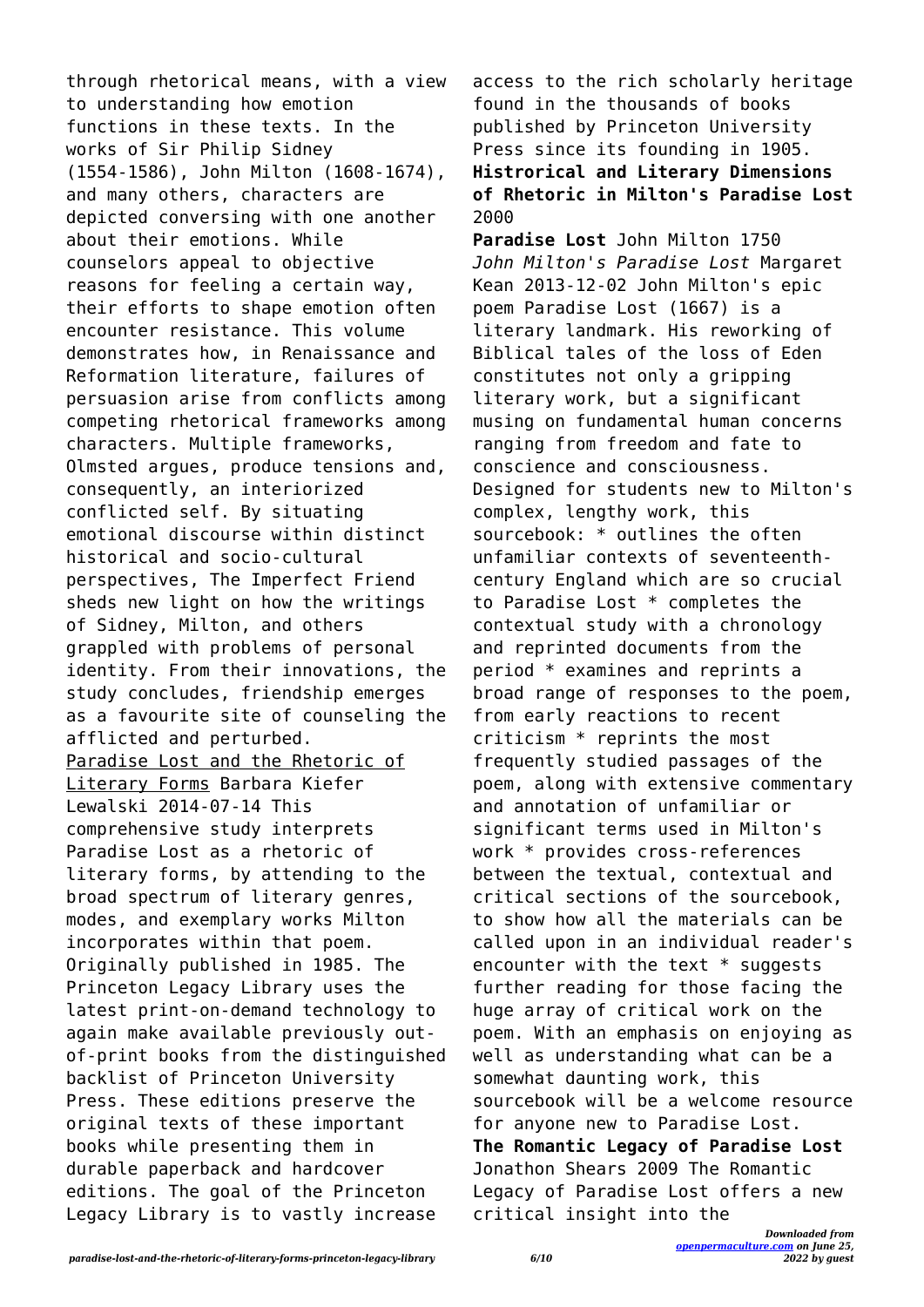relationship between Milton and the Romantic poets. Shears devotes a chapter to each of the six major Romantics, contextualizing their 'misreadings' of Milton's Paradise Lost within a range of historical, aesthetic, and theoretical contexts. Shears argues that the Romantic inclination towards fragmentation and a polysemous aesthetic leads to disrupted readings of Paradise Lost that obscure the theme, or warp the 'grain', of the poem. Approaches to Teaching Milton's Paradise Lost Peter C. Herman 2012-12-01 This second edition of Approaches to Teaching Milton's Paradise Lost addresses Milton in the light of the digital age, new critical approaches to his poem, and his continued presence in contemporary culture. It aims to help instructors enliven the teaching of Paradise Lost and address the challenges presented to students by the poem-- the early modern syntax and vocabulary, the political and theological contexts, and the abounding classical references. The first part of the volume, "Materials," evaluates the many available editions of the poem, points to relevant reference works, recommends additional reading, and outlines useful audiovisual and online aids for teaching Milton's epic poem. The essays in the second part, "Approaches," are grouped by several themes: literary and historical contexts, characters, poetics, critical approaches, classrooms, and performance. The essays cover epic conventions and literary and biblical allusions, new approaches such as ecocriticism and masculinity studies, and reading Milton on the Web, among other topics.

The Cambridge Companion to Paradise Lost Louis Schwartz 2014-04-28 Short, accessible essays from fifteen

recognized Milton specialists touching on the most important topics and themes in Paradise Lost. *A Companion to British Literature, Volume 2* Robert DeMaria, Jr. 2013-12-13

*Downloaded from* **Form and Reform in Renaissance England** Barbara Kiefer Lewalski 2000 Written by scholars on both sides of the Atlantic, they reexamine the categories which have shaped recent studies of early modern culture and literature, such as what constitutes the category of author or reader, what demarcates a particular literary form, and how its discursive shape might influence, and in turn be influenced by, contemporary political practices."--BOOK JACKET. *Between Worlds* William Pallister 2013-05-24 John Milton's Paradise Lost has long been celebrated for its epic subject matter and the poet's rhetorical fireworks. In Between Worlds, William Pallister analyses the rhetorical methods that Milton uses throughout the poem and examines the effects of the three distinct rhetorical registers observed in each of the poem's major settings: Heaven, Hell, and Paradise. Providing insights into Milton's relationship with the history of rhetoric as well as rhetorical conventions and traditions, this rigorous study shows how rhetorical forms are used to highlight and enhance some of the poem's most important themes including free will, contingency and probability. Pallister also provides an authoritative discussion of how the omniscience of God in Paradise Lost affects Milton's verse, and considers how God's speech applies to the concept of the perfect rhetorician. An erudite and detailed study of both Paradise Lost and the history of rhetoric, Between Worlds is essential reading that will help to unravel many of the complexities of Milton's enduring masterpiece.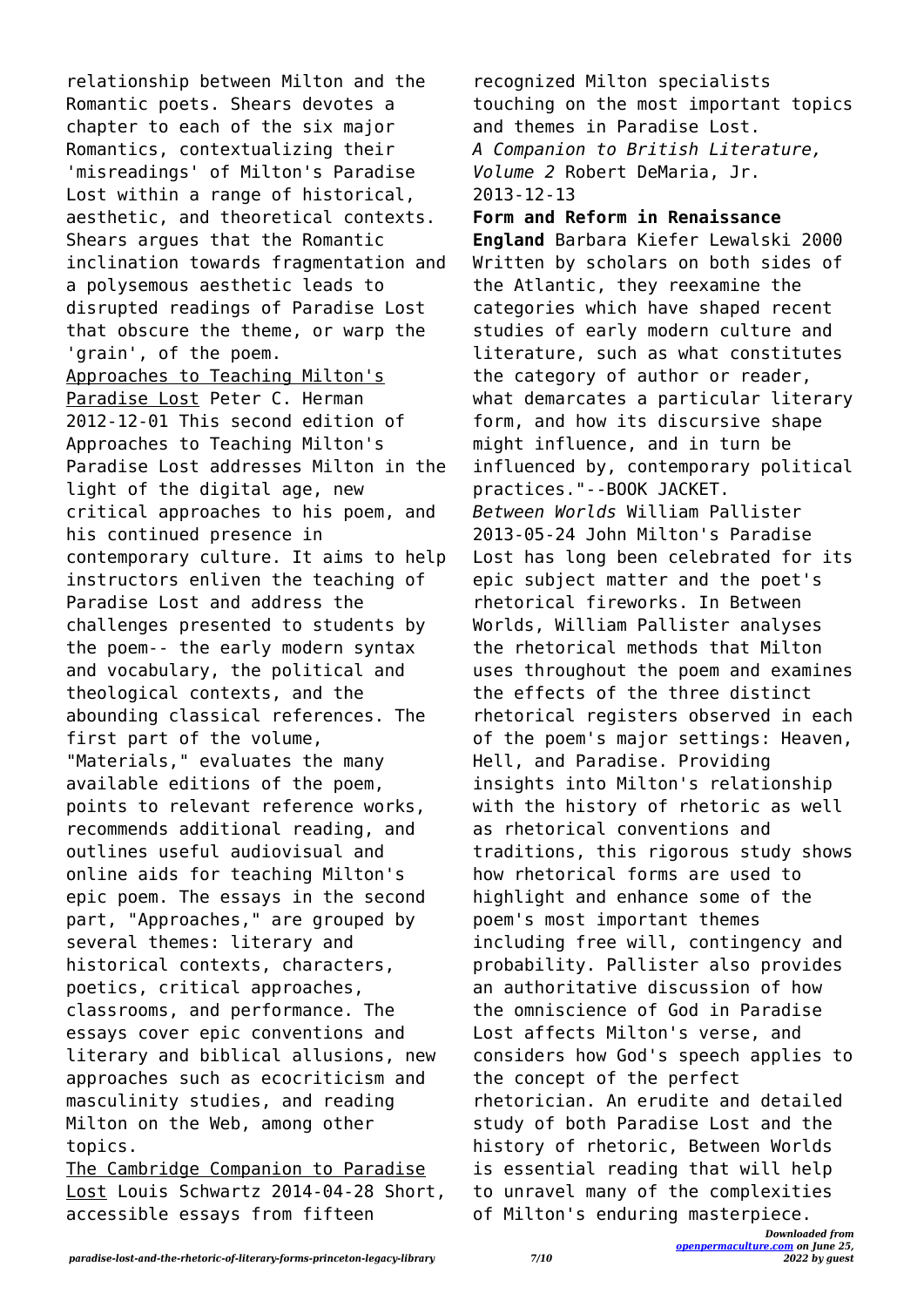**Milton and the Rabbis** Jeffrey Shoulson 2001-10-24 Taking as its starting point the long-standing characterization of Milton as a "Hebraic" writer, Milton and the Rabbis probes the limits of the relationship between the seventeenthcentury English poet and polemicist and his Jewish antecedents. Shoulson's analysis moves back and forth between Milton's writings and Jewish writings of the first five centuries of the Common Era, collectively known as midrash. In exploring the historical and literary implications of these connections, Shoulson shows how Milton's text can inform a more nuanced reading of midrash just as midrash can offer new insights into Paradise Lost. Shoulson is unconvinced of a direct link between a specific collection of rabbinic writings and Milton's works. He argues that many of Milton's poetic ideas that parallel midrash are likely to have entered Christian discourse not only through early modern Christian Hebraicists but also through Protestant writers and preachers without special knowledge of Hebrew. At the heart of Shoulson's inquiry lies a fundamental question: When is an idea, a theme, or an emphasis distinctively Judaic or Hebraic and when is it Christian? The difficulty in answering such questions reveals and highlights the fluid interaction between ostensibly Jewish, Hellenistic, and Christian modes of thought not only during the early modern period but also early in time when rabbinic Judaism and Christianity began. Milton's Paradise Lost John Milton

## 1896

**Surprised by Sin** Stanley Eugene Fish 1967-06-18 Stanley Fish's Surprised by Sin argues here that Paradise Lost is a poem about how its readers came to be the way they are and therefore the fact of their divided responses

makes perfect sense.

**Surprised by Sin** Stanley Eugene Fish 1998 In 1967 Milton studies was divided into two camps: one claiming (per Blake and Shelley) that Milton was of the devil's party, the other claiming (per Addison and C. S. Lewis) that the poet's sympathies were obviously with God and his loyal angels. Fish has reconciled the two camps by subsuming their claims in a single overarching thesis. Encyclopedia of Literature and Criticism Martin Coyle 2002-09-11 This Encyclopedia is the most comprehensive guide yet both to the nature and content of literature, and to literary criticism. In ninety essays by leading international critics and scholars, the volume covers both traditional topics such as literature and history, poetry, drama and the novel, and also newer topics such as the production and reception of literature. Current critical ideas are clearly and provocatively discussed, while the volume's arrangement reflects in a dynamic way the rich diversity of contemporary thinking about literature. Each essay seeks to provide the reader with a clear sense of the full significance of its subject as well as guidance on further reading. An essential work of reference, The Encyclopedia of Literature and Criticism is a stimulating guide to the central preoccupations of contemporary critical thinking about literature. Special Features \* Clearly written by scholars and critics of international standing for readers at all levels in many disciplines \* In-depth essays covering all aspects, traditional and new, of literary studies past and present \* Useful cross-references within the text, with full bibliographical references and suggestions for further reading \* Single index of authors, terms,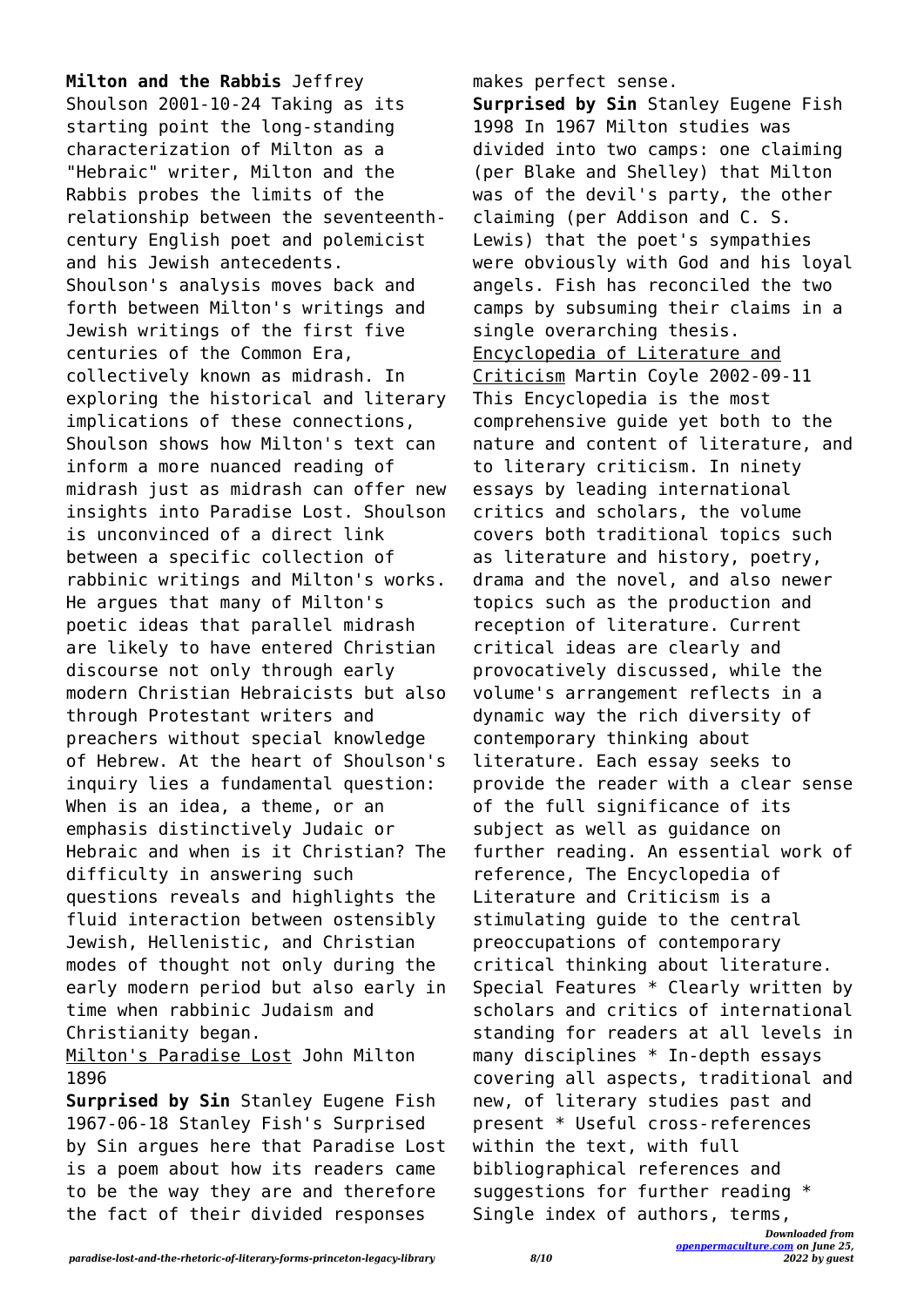## topics

Milton's Epics and the Book of Psalms Mary Ann Radzinowicz 2014-07-14 The Psalms were of intense interest to Milton, who read them not only as impassioned voices conveying significant moments in life's journey, but also as examples of various genres, each containing rhetorical and poetical conventions appropriate to the expressive intent of the speaker. In this book Mary Ann Radzinowicz describes the pervasive influence of these biblical works on Paradise Lost and Paradise Regained. She shows that the dramatic moments when Milton's characters respond to the numinous are shaped by his appreciation of the lyricism of the Psalms and by his studies of their thematic relationships. This book traces the density of poetic voices in the epicsvoices arising from the echoing of psalm kindsand the ironic paralleling of important episodes in them. At the same time, Radzinowicz's book relates to each other Milton's two remarkable poetic oeuvres derived from the Old and New Testaments: one an anonymous, powerful, ancient, worship-centered, lyric work, the other an individually determined, revolutionary, heroic work. Originally published in 1989. The Princeton Legacy Library uses the latest print-on-demand technology to again make available previously outof-print books from the distinguished backlist of Princeton University Press. These editions preserve the original texts of these important books while presenting them in durable paperback and hardcover editions. The goal of the Princeton Legacy Library is to vastly increase access to the rich scholarly heritage found in the thousands of books published by Princeton University Press since its founding in 1905. **Mocked with Death** Emily R. Wilson 2004 Publisher Description

**The Life of John Milton** Barbara K. Lewalski 2008-04-15 Providing a close examination of Milton's wide-ranging prose and poetry at each stage of his life, Barbara Lewalski reveals a rather different Milton from that in earlier accounts. Provides a close analysis of each of Milton's prose and poetry works. Reveals how Milton was the first writer to self consciously construct himself as an 'author'. Focuses on the development of Milton's ideas and his art. Inside Paradise Lost David Quint 2014-02-02 Inside "Paradise Lost" opens up new readings and ways of reading Milton's epic poem by mapping out the intricacies of its narrative and symbolic designs and by revealing and exploring the deeply allusive texture of its verse. David Quint's comprehensive study demonstrates how systematic patterns of allusion and keywords give structure and coherence both to individual books of Paradise Lost and to the overarching relationship among its books and episodes. Looking at poems within the poem, Quint provides new interpretations as he takes readers through the major subjects of Paradise Lost—its relationship to epic tradition and the Bible, its cosmology and politics, and its dramas of human choice. Quint shows how Milton radically revises the epic tradition and the Genesis story itself by arguing that it is better to create than destroy, by telling the reader to make love, not war, and by appearing to ratify Adam's decision to fall and die with his wife. The Milton of this Paradise Lost is a Christian humanist who believes in the power and freedom of human moral agency. As this indispensable guide and reference takes us inside the poetry of Milton's masterpiece, Paradise Lost reveals itself in new formal configurations and unsuspected levels